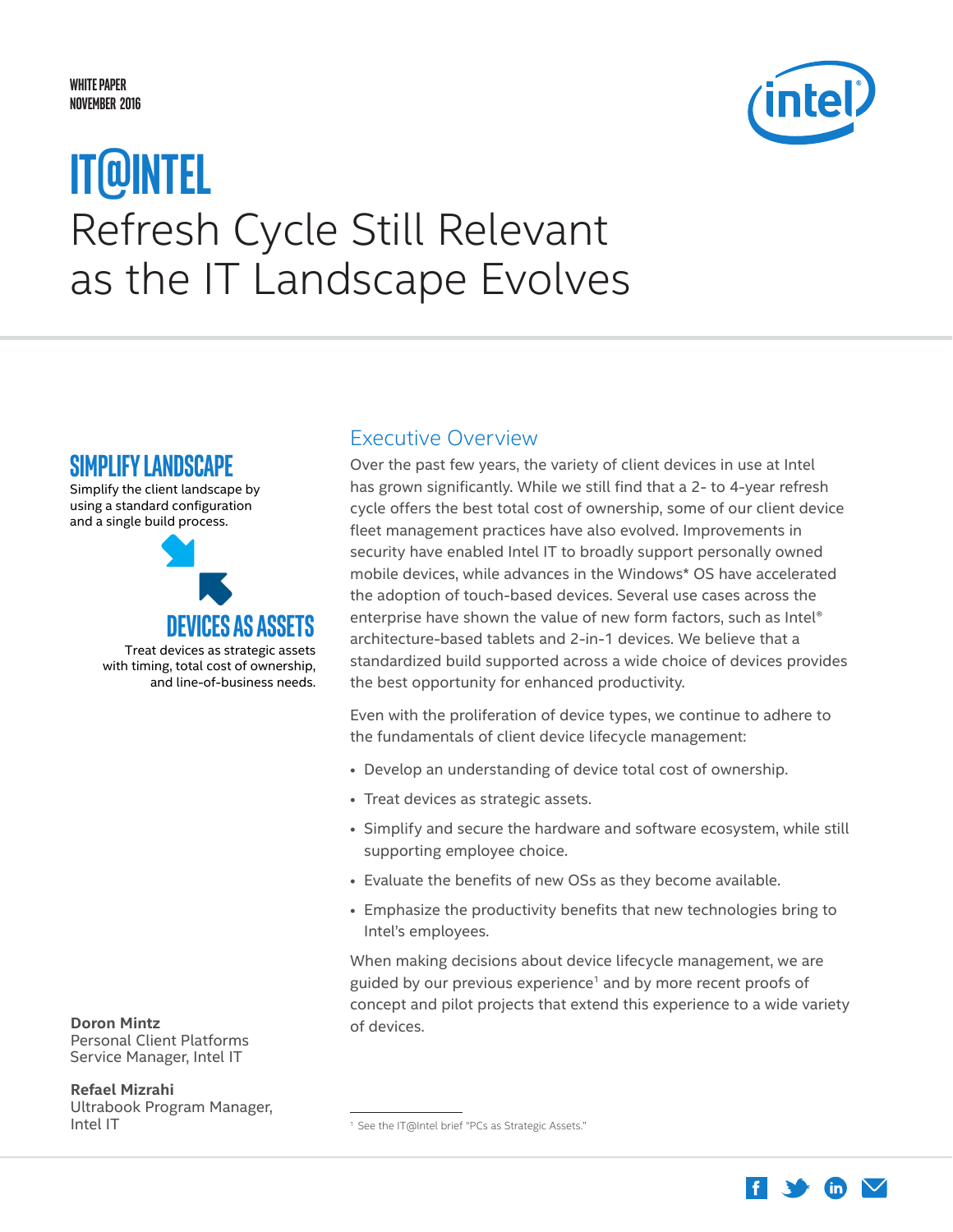#### Contents

- **1 [Executive Overview](#page-0-0)**
- **2 Recognizing All Aspects of Total Cost of Ownership**
- **3 [Managing Client Devices](#page-2-0)  [Using a Strategic Approach](#page-2-0)**
- **3 [Simplifying and Securing the](#page-2-0)  [Hardware and Software Ecosystem](#page-2-0)** – [Managing the Client Device Lifecycle](#page-3-0) 
	- [Enhancing Client Device Security](#page-4-0)
- **6 [Improving Employee Productivity](#page-5-0)  [Through Technology](#page-5-0)**
- **7 [Conclusion](#page-6-0)**

**TCO** total cost of ownership

### Recognizing All Aspects of Total Cost of Ownership

In the mid-1990s, Intel's client device lifecycle management policy was based on two assumptions:

- PCs (the only client devices in use at that time) had a four-year depreciation cycle.
- The most economical purchasing strategy was to provide lower-cost, minimally equipped PCs for general use.

However, when we examined the return on investment of more powerful mainstream systems, we discovered that acquisition costs make up only a small portion of the total cost of ownership (TCO) for client devices. Our studies, originally conducted in 2009, demonstrated two primary learnings:

- **Three years is the optimal refresh rate.** Keeping PCs longer than three years significantly increased support costs and security exposure.
- **Use of mainstream PCs increased the lifespan of the PC.** Lower-cost PCs were unable to support the latest OS and application updates and rarely lasted their expected life spans. In addition, legacy operating systems and older versions of web browsers increased security risks and reduced productivity, requiring us to make additional device purchases and more frequent refreshes than we had planned. This approach increased our overall costs and shortened the useful life of our assets.

In the last few years, our evaluations of other device types, such as Ultrabook™ devices and Intel® architecture-based tablets, have led us to similar conclusions: lower-cost and consumer-level devices have a higher TCO. Enterprise-level devices last longer and have the features Intel employees need to perform their jobs efficiently. As our policy evolves, we continue to refine our TCO evaluations for all devices, including Ultrabook devices, tablets, and 2-in-1 devices.<sup>2</sup>

<sup>2</sup> See the IT@Intel white paper "Evaluating Ultrabook™ Devices for the Enterprise."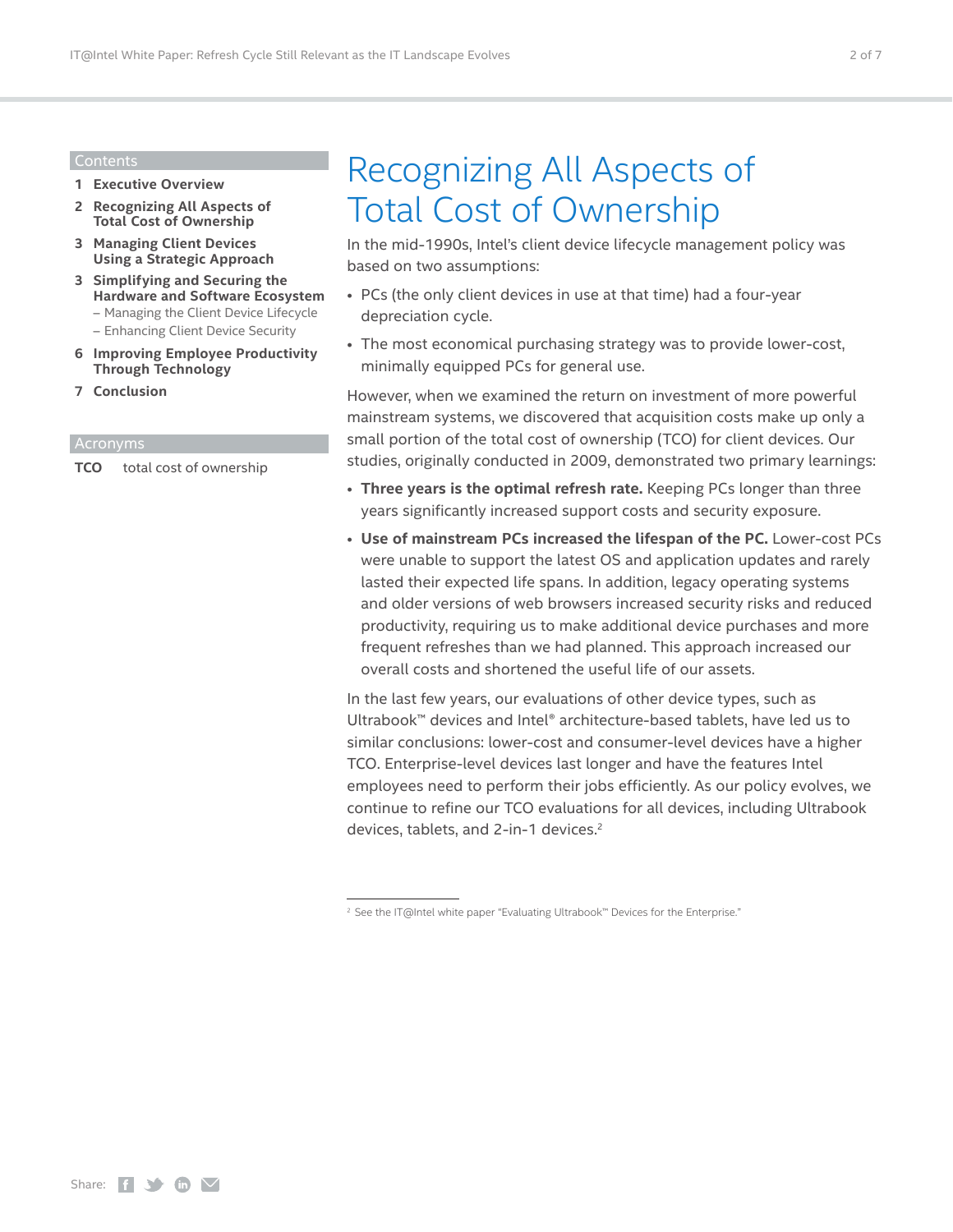

In our survey of more than 6,000 Intel employees worldwide, 90 percent of respondents preferred a touch-enabled device.

– See the IT@Intel white paper "Accelerating Deployment of Touch Devices to Extend Platform Life."

## <span id="page-2-0"></span>Managing Client Devices Using a Strategic Approach

Over the past seven years, the IT device landscape at Intel has changed dramatically. In 2009, most users had laptop PCs running Windows\* XP, with no companion devices. Hard drives were the norm, and only a few users had corporate-owned smartphones. Ultrabook devices, tablets, and 2-in-1s had not yet been developed.

Since then, new security capabilities have been introduced. These capabilities include mobile device management and improved two-factor authentication, and a majority of new devices that are touch-enabled. Solid-state drives are part of our plan of record, and many Intel employees use their own devices, including tablets and smartphones, in the corporate environment.

Our requirements for managing PCs as strategic assets have evolved, and we have extended them to include the new devices and capabilities, while continuing to meet the following objectives:

- Enhanced security
- Improved productivity for both employees and IT staff
- Reduced costs

Even with this evolution, our experience has shown that the basics of device lifecycle management remain substantially the same. Higher-specification client devices with a regular refresh cycle improve security, increase device lifecycle manageability, and reduce TCO. Optimizing performance and reducing costs require simplification through standardizing platforms and processes and taking advantage of new technologies to achieve improved productivity, efficiency, and security.

### Simplifying and Securing the Hardware and Software Ecosystem

Intel IT recognizes that the consumerization of IT is inextricably related to the evolving concept of mobility as a way of working. Through user surveys and observational studies, we initially demonstrated that wireless and mobile technologies offer a greater than 5-percent time savings in an employee's workweek. Today, these capabilities are a requirement for the way we work. We constantly explore new technologies available in the industry, identifying potential use cases for these technologies to improve productivity and lower TCO. To enhance productivity and employee job satisfaction, we offer a wide choice of device types and form factors to Intel employees. However, for corporate-owned devices we have also adopted a standardized client build.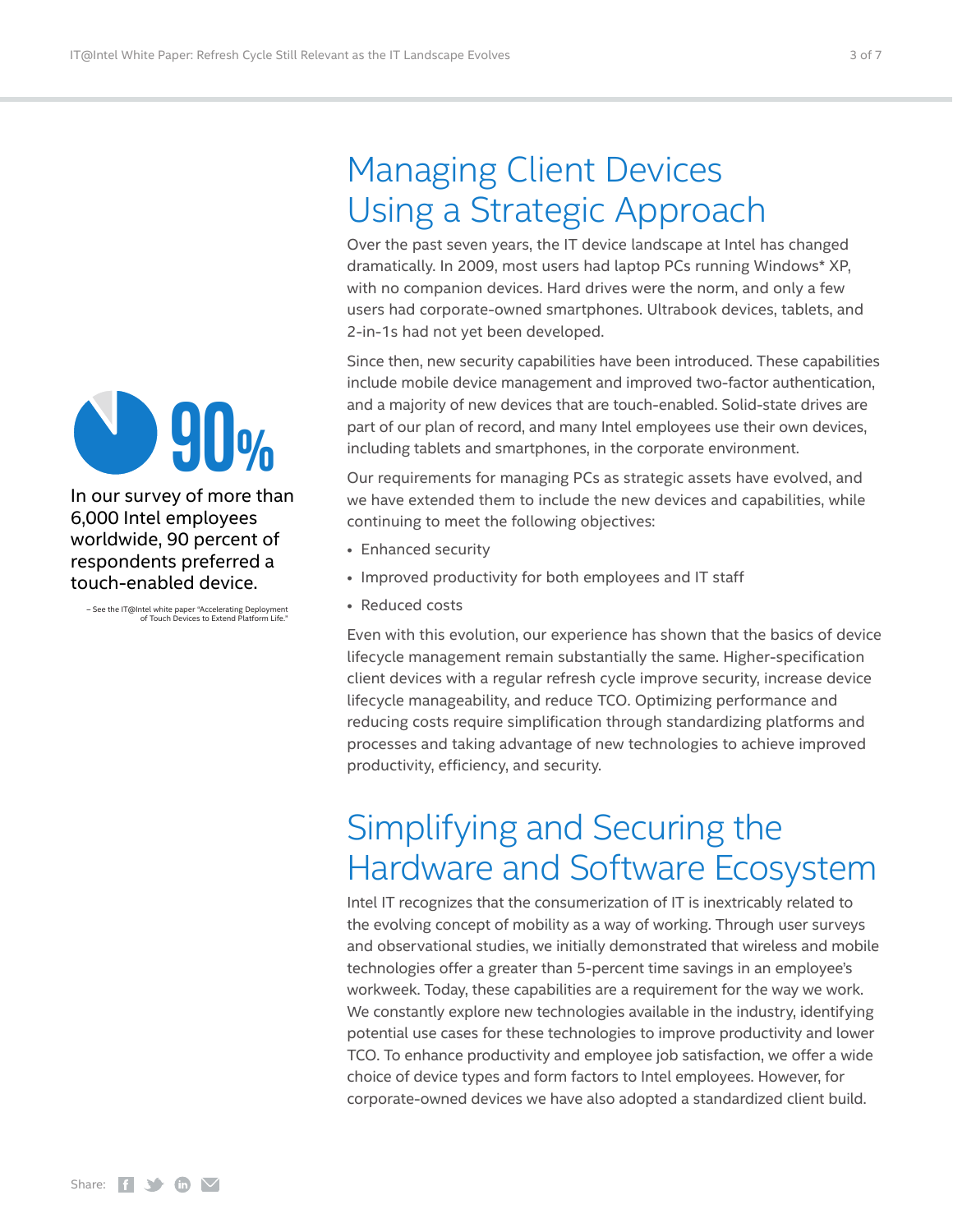<span id="page-3-0"></span>While still supporting the employee's choice of device, we can simplify our environment and achieve many benefits:

- Decrease overall costs and improve network security through a reduction in the complexity of the installed base.
- Decrease IT support costs by using an optimized number of hardware configurations, which reduces training, documentation, and unique process requirements. This approach also requires fewer system and component inventories, thus minimizing break-and-fix costs.
- Deliver solutions faster and cheaper because it takes IT staff less time to qualify and test software and updates.
- Improve network security through significantly faster deployment of security patches.

### Managing the Client Device Lifecycle

Our device lifecycle management strategy includes the following activities:

- Determine the optimal refresh rate (currently 2 to 4 years for PCs; we anticipate similar optimal refresh cycles for other form factors).
- Optimize the deployment of new technology.
- Improve the accuracy of inventory management.
- Streamline our build and image management and Intel Help Desk support practices.
- Remove outdated devices from production.

Over the years, we have developed IT best practices for device lifecycle management that have far-reaching benefits. These benefits include increased employee productivity and improved IT efficiency while keeping Intel assets secure and an improved ability to both deliver increasing business value to the company and take advantage of emerging technologies. For example, we have developed tools that support proactive client health management, and we are actively exploring client-aware technologies that will enable us to deliver services to clients in an optimal manner. For employees with Intel architecture-based tablets and 2-in-1s, we provide special applications that make data transfer easy from device to device and that use the cloud to augment devices with low storage capacity.

In 2012 we optimized our delivery process for laptops, Ultrabook devices, and 2-in-1s, resulting in improved Intel employee productivity, a better employee experience, and improved operational efficiency. The new, streamlined steps to the PC delivery process include preparing the data, settings, and core applications for employees in advance. Now, instead of borrowing a loaner PC for half a day, many employees can get a new, readyto-go, personalized system in less than an hour.



#### **WE INCREASE EMPLOYEE PRODUCTIVITY**

by supporting their choice of multiple devices.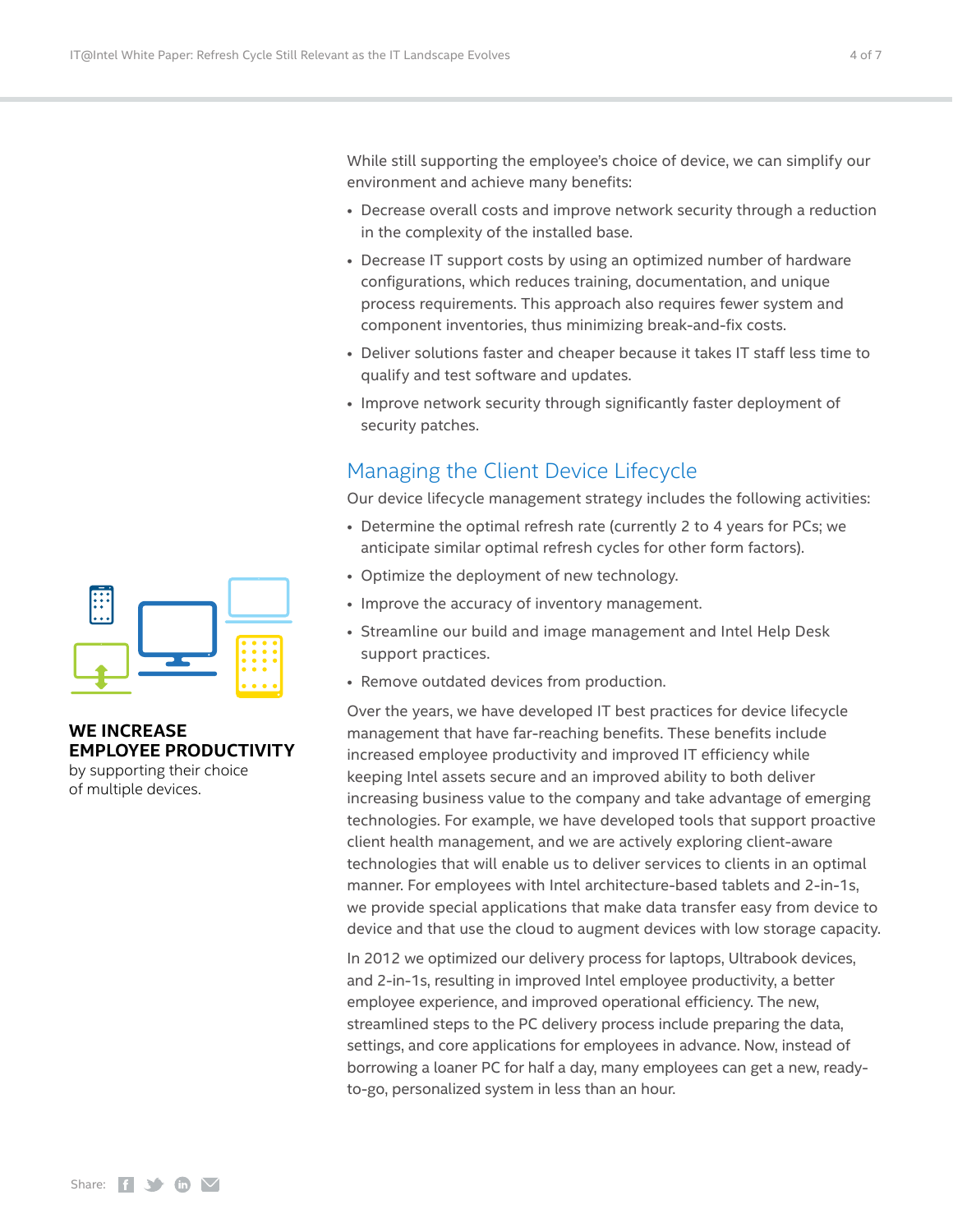#### <span id="page-4-0"></span>Enhancing Client Device Security

We believe that a secure fleet of client devices offers a number of benefits, including reduced costs, improved productivity, and protection of intellectual property. To enhance security at Intel, we have deployed the following security solutions:

- **Granular trust model.** Designed to support key initiatives such as IT consumerization and cloud computing, our new approach to information security provides more flexible, dynamic, and granular security controls than traditional enterprise security models. We have based the new approach to security on trust calculation, security zones, balanced security controls, and an expanded concept of perimeters that includes users and data. The trust model allows us to make access decisions based on the trust level of the requestor and the sensitivity of the access requested. If the trust is not high enough, we can deny access. Alternatively, we can make changes to reduce the sensitivity, such as changing a download request to a remote view.
- **Encryption.** In 2009 we deployed software-based encryption on corporate-owned laptops provided to employees. We encrypted the entire drive, including data, applications, the OS, and free space. The development of the Opal standard, published by the Trusted Computing Group\*, led us to formulate a long-term encryption roadmap in 2012. This roadmap includes Opal-compliant drives and standard encryptionmanagement software. We are currently deploying the Opal-compliant Intel® Solid-State Drive Pro 1500 Series in our mainstream platforms. Our encryption management solution, McAfee® Full Disk Endpoint Encryption for PCs, supports these drives seamlessly.<sup>3</sup> Our plan of record includes equipping all new PCs with Opal-compliant self-encrypting drives from the Intel® SSD Professional Family.
- **Secure connectivity.** To make it easier for employees to use small form factor devices to accomplish job duties, Intel IT has developed a secure connectivity solution. This solution helps us broaden the range of applications available to managed devices and eventually to unmanaged devices using our Mobile Device Management application.
- **Enhanced IT service delivery.** By deploying Intel architecture-based tablets and 2-in-1s, we can support these devices across the corporate network in a secure manner, enabling employees to attain full productivity benefits while still meeting our stringent security requirements.

#### **Transforming** IT Support Services

Just as the environment for physical hardware has evolved, our support model has also changed over time. We have moved from a traditional, oneto-one support model to a centralized, remote-support model. This shift enables us to manage the support needs of many systems concurrently, reducing operating costs and the time users have to wait for system repairs. In fact, Intel employees report a 96-percent satisfaction rate with the Intel Help Desk.

Recent support enhancements include the following:

- **Self-support tools.** Our self-service PC Health Check utility, which enables users to quickly run a series of diagnostic tests and resolve many problems without assistance from the Intel Help Desk. We have also developed a vending machine for peripherals, which enables Intel employees to immediately obtain the peripherals they need from a vending machine with consigned inventory. Employees can get their choice of peripherals in less than a minute, any time of the day.
- **SupportIT portal.** A team of Intel IT support personnel and IT engineers has built a web-based portal to increase the effectiveness of our support agents and improve efficiency. This portal integrates more than 20 tools and data sources, enabling support agents to quickly resolve a reported problem as well as proactively identify a variety of known problems and fix them before they negatively affect the IT customers' productivity.



<sup>3</sup> See the IT@Intel white paper "Improving Data Protection with McAfee Drive Encryption" and the radio show.

Share:  $f \rightarrow \mathbf{in}$   $\mathbf{\nabla}$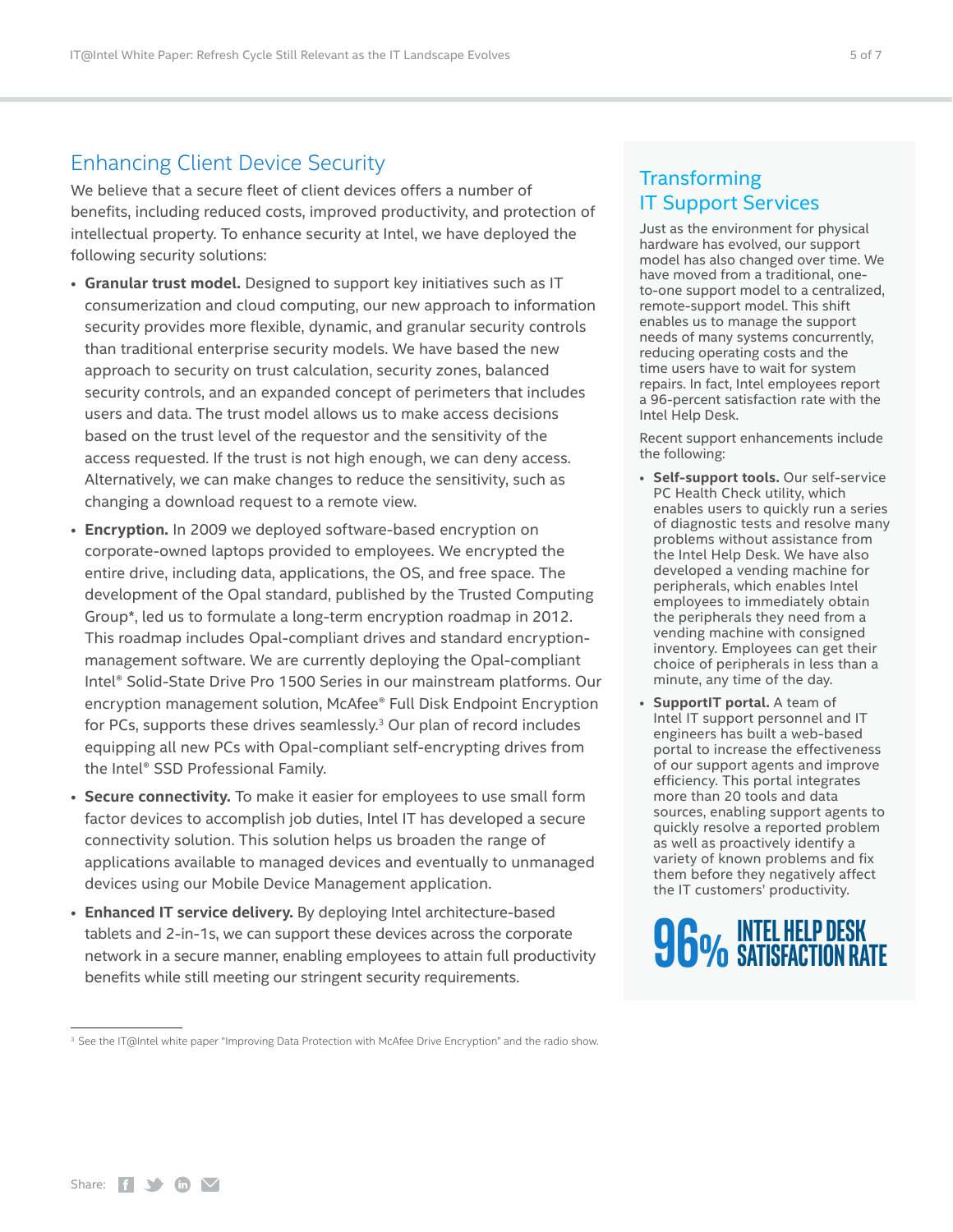## <span id="page-5-0"></span>Improving Employee Productivity Through Technology

We improve employee productivity by providing the right device for the right use case. For example, when we began deploying Intel architecturebased tablets, we identified specific use cases that could benefit from using a tablet as a companion device. We have determined that mobile devices are valuable for Intel employees who are perceived as role models in the industry. For these employees, we make Ultrabook devices and 2-in-1s available as a refresh option.

We are exploring the possibility of providing Intel architecture-based tablets as a refresh choice for specific segments of Intel's workforce. These use cases may include a shared device for manufacturing and data center facility employees and for employees who travel a moderate amount. Eventually, although we have not yet identified a use case strictly for tablets as a primary device, we plan to make Intel architecture-based tablets available through the refresh cycle to all employees.

We continue to evaluate technology advances and deploy new technology when they offer significant business value, including the following examples:

- **Touch-enabled devices.** We implemented an accelerated adoption of touch-enabled Ultrabook devices with Intel® vPro™ technology based on several factors: employee demand for touch capabilities is increasing, enterprise applications are becoming more touch-enabled, and touchenabled devices can increase employee productivity and lower the TCO. To date we have 85,000 touch-enabled devices deployed. Figure 1 illustrates the growth of touch-enabled devices at Intel.
- **Flexible service delivery.** We have implemented a multi-tiered set of secured and managed services that provides flexibility and optimal productivity to Intel's employees as they switch from one device to another according to need and preference.
- **Employee Hotspot Network.** IT consumerization and the business need for broader network access present Intel IT with a continuously evolving challenge. In 2010, Intel IT enabled a mobile Employee Hotspot service to accommodate personal devices accessing the Internet. To stay ahead of demand, we re-architected the service using an overlay network, making it easier to deploy with lower cost. This new overlay network uses virtual routing and forwarding technology, which can use our existing network infrastructure without additional hardware.

These types of solutions, combined with our 2- to 4-year refresh cycle for laptops, have improved and extended our mobile workers' productivity and resulted in built-in manageability, less downtime, and faster repair times.

#### Ultrabook™ Devices and 2-in-1s at Intel



Figure 1. The number of Ultrabook™ devices and 2-in-1 devices in use at Intel has steadily increased over the last four years. As these devices become an integral part of our IT landscape, we expect to implement a refresh cycle for them, similar to the one we use for laptops.

**98.5% OF UltraBOOK™ DeViCeS aND 2-iN-1Sare tOUCh-eNaBleD**